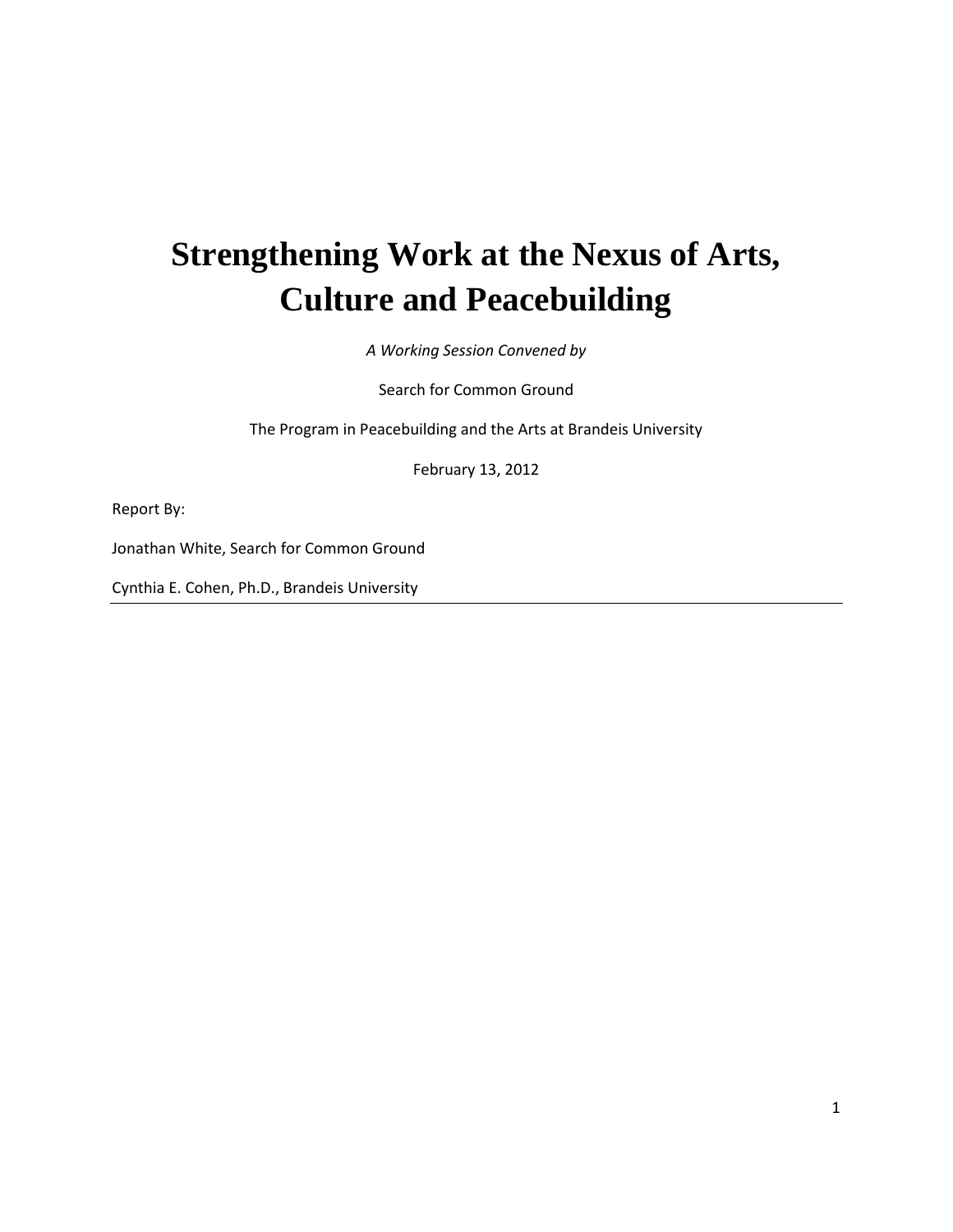# **Table of Contents**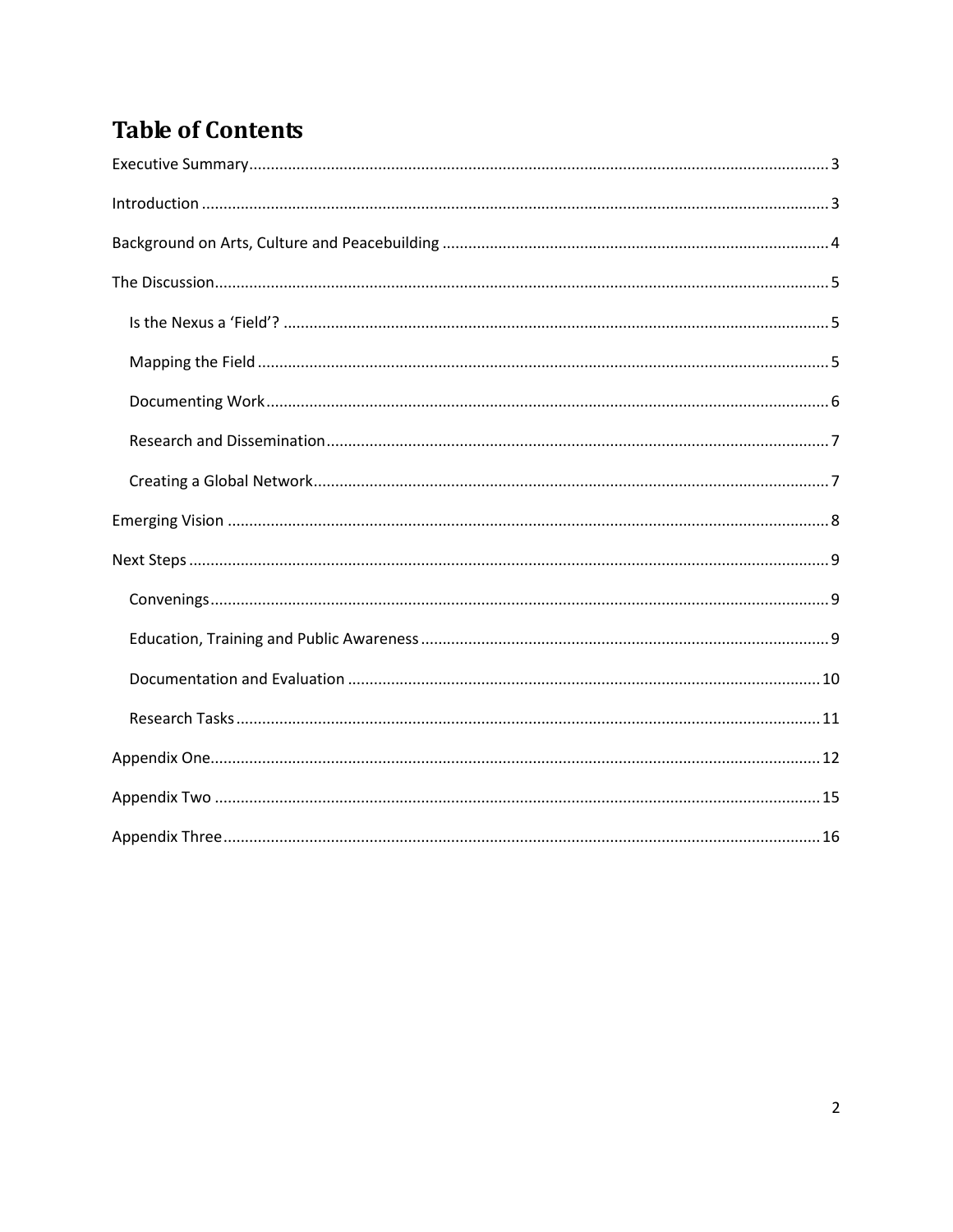# <span id="page-2-0"></span>**Executive Summary**

On November 8, 2011, Search for Common Ground, the Program in Peacebuilding and the Arts at Brandeis University and the Alliance for Peacebuilding convened a gathering at the United States Institute of Peace to explore how work at the nexus of arts, culture and peacebuilding could be strengthened. Seventeen people attended with ties to academic institutions, non-governmental organizations and national and international organizations in both the arts/culture and peace sectors. This report summarizes the conversation and highlights action steps for strengthening work at the nexus of arts, culture and peacebuilding.

## <span id="page-2-1"></span>**Introduction**

Arts-based approaches to the transformation of conflict in recent years have gained increased attention and prominence from a range of disciplines. There are ever increasing numbers of individuals and civil society organizations engaging the arts for the positive transformation of societal conflict.

Individual artists, cultural groups and peacebuilders working in zones of violent conflict have engaged the arts in peacebuilding for centuries. Search for Common Ground, the largest peacebuilding organization in the world, frequently engages the arts in many of its programs. These methods include participatory theatre, as well as comic books, radio and television.

Artists in every medium – visual arts, theatre, music, dance, literary arts, film, etc. – are supporting communities in campaigns of non-violent resistance to abuses of power, and creating opportunities for building bridges across differences, addressing legacies of past violence, and imagining a new future. In the past decade, such arts-based approaches to the transformation of conflict have begun to gain critical attention from scholars and policy-makers from a range of disciplines. The Program in Peacebuilding and the Arts at Brandeis University, for example, recently completed a major research project into the contributions of theatre and ritual to conflict transformation, and the Center for Justice and Peacebuilding at Eastern Mennonite University teaches courses focusing on the nexus of arts and building peace.

Intergovernmental organizations such as the United Nations Educational, Scientific and Cultural Organization's (UNESCO) International Theatre Institute, government agencies, such as the U.S. Department of State, philanthropic organizations and academic programs have played important roles in connecting the range of actors conducting work at this nexus (for more elaboration on this trend, see the Concept Note which formed the basis for these initial discussions in Appendix One).

Yet despite these recent positive developments, very few peacebuilding or arts initiatives are resourced at a level that maximizes the potential impact of the initiative and sustains long-term relationships. There are few resources to support the documentation, knowledge-generation, ethical inquiry and training that would strengthen work in this area. In light of these realities, Search for Common Ground, the Program in Peacebuilding and the Arts at Brandeis University and the Alliance for Peacebuilding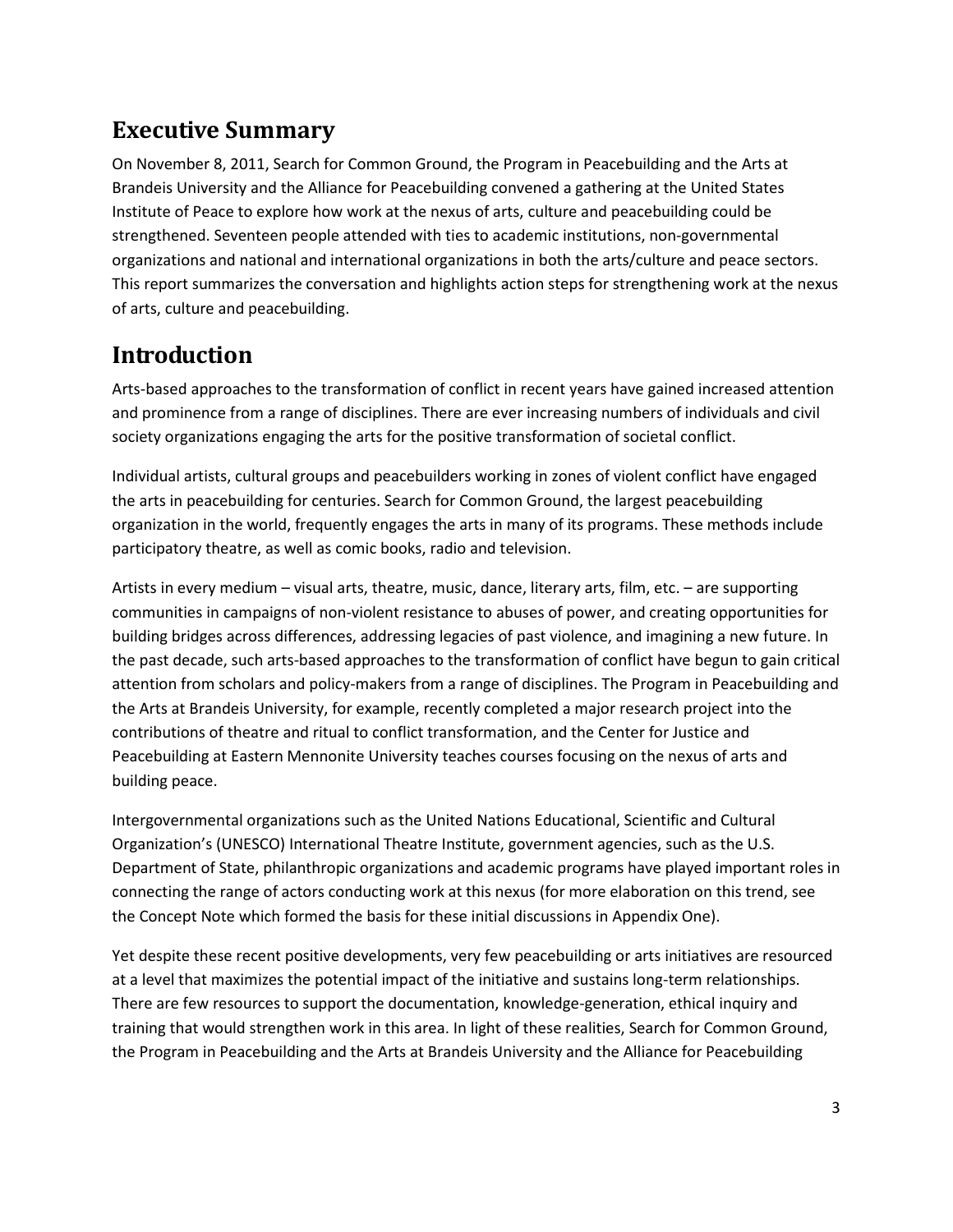convened<sup>1</sup> seventeen leaders working at the nexus of arts, culture and peacebuilding on November 8<sup>th</sup> at the United States Institute of Peace (for more on the attendees, see Appendix Two) in order to collectively and strategically envision the best steps forward<sup>2</sup> for strengthening work in arts, culture and peace.<sup>3</sup> This report summarizes the conversation and highlights action steps for strengthened work in the nexus of arts, culture and peace. It first examines the context in which the conversation took place, key assumptions underpinning the conversation, discussion topics, and finally a range of action-steps meant to support strengthened work at the nexus of arts, culture and peace.

It should be noted, however, that this conversation took place primarily amongst U.S.-based participants and did not include funders of such work. While it will be critical to expand the conversation to include funders and participants from the Global South as the conversation moves forward, it was not logistically possible to do so for the initial conversation. *The Conveners are determined to expand the conversation in 2012.*

# <span id="page-3-0"></span>**Background on Arts, Culture and Peacebuilding**

The conversation was based on four key assumptions. First, art and cultural work can be crafted to make unique and significant contributions to peacebuilding, conflict transformation, community development and social justice. It is beyond the scope of the report to explore these contributions in-depth.<sup>4</sup>

Second, the nexus of peacebuilding and arts/culture is growing and is poised to gain legitimacy as an effective mechanism of social change. Academic programs in peace and conflict resolution increasingly incorporate arts and cultural perspectives in their curricula. The Conveners hypothesize that, as a result, some graduates are better prepared to engage the arts and culture in peacebuilding interventions than others. There is, therefore, a need to not only support 'mature' arts-based peacebuilding interventions, but also to build field-wide capacities in such work. Government agencies, nongovernmental organizations, academic programs, and philanthropic organizations are also increasingly making and facilitating connections between arts/culture and peacebuilding.

Third, there are already many arts and peacebuilding initiatives in zones of violent conflict and oppression, and that there is a role for the international community to play in supporting and strengthening such work. Much of this work is impressive for its aesthetic quality and its socio-political efficacy. Overall, however, the quality of the work varies greatly and on some occasions even exacerbates violence. Initiatives at the nexus of arts, culture and peacebuilding could be strengthened

 $\overline{\phantom{a}}$ 

 $1$  With assistance from Jessica Berns and Kimberly King.

 $2$  In support of this meeting, Brandeis University implemented a survey through the Peace and Collaborative Development Network on perceptions of the state-of-the-*art* of the nexus of arts, culture and peacebuilding. The results of this survey are attached in Appendix Three.

 $3$  Attendees were selected in order to enhance the vibrancy and range of this initial conversation. The Conveners intend to expand this sampling over the next year.

<sup>&</sup>lt;sup>4</sup> Numerous scholars and practitioners have highlighted both the artistic nature of peacebuilding itself (see John Paul Ledearch's *The Moral Imagination*), as well as the efficacy of arts and culture in contributing to peace and social justice (see Cynthia Cohen et al's *Acting Together on the World Stage* series).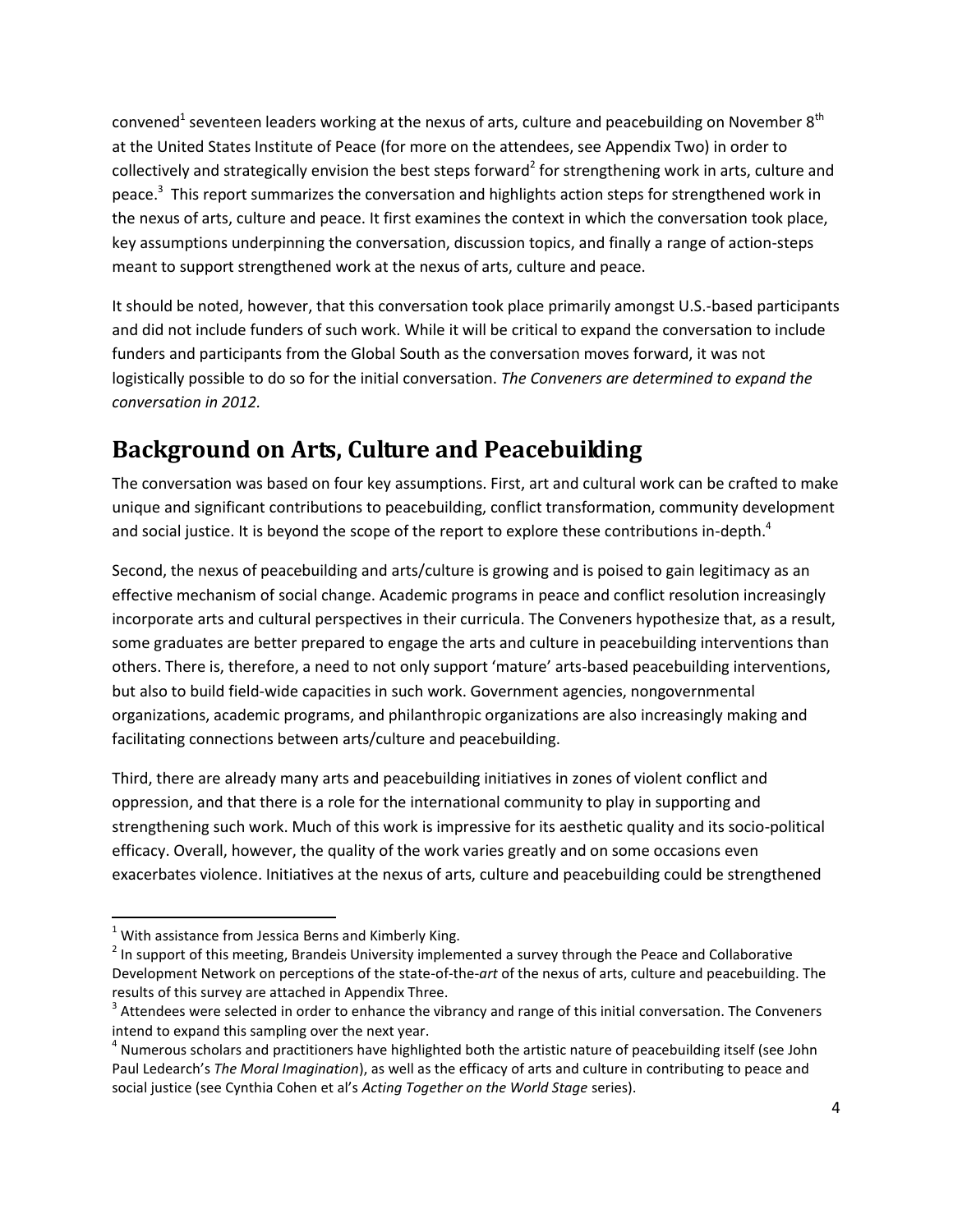by processes and structures generally associated with field-building such as, opportunities to share learning and best practices; articulation of shared standards and understandings of excellence and effectiveness; strengthened documentation and increased critical self-reflection; and, mechanisms to protect those who put themselves at risk doing such work.

Finally, the Conveners assume that very few initiatives at the nexus of arts, culture and peacebuilding are resourced at a level that is sustainable, conducive to the building of long-term relationships nor supportive of practitioners identifying and engaging in best practices.

Cumulatively, these four assumptions provide a snapshot of the state-of-the-*art,* as well as indicate a range of approaches which may be adopted for field-building and strengthening work at the nexus of arts, culture and peacebuilding.

In preparation for the November gathering, Brandeis University conducted a survey of educators, practitioners, policy-makers and funders interested in the arts/peacebuilding nexus. Responses indicated strong support for the allocation of resources to support cultural work and arts-based approaches to conflict transformation. Respondents prioritized the following resources: funding; technical assistance to strengthen organizations; training opportunities in conflict regions; opportunities for international exchange; cultivation of leaders; and gatherings to facilitate exchange. The preliminary report can be found in Appendix 3.

# <span id="page-4-0"></span>**The Discussion**

### <span id="page-4-1"></span>*Is the Nexus a 'Field'?*

One of the first issues to be raised in the discussion was whether or not work at the nexus of arts, culture and peacebuilding could indeed be considered a 'field.' Naming the nexus a 'field' does provide a degree of legitimacy to that type of work, as one discussant from a conflict zone pointed out; it also provides greater access to a range of resources. Naming the nexus a field, on the other hand, results in a delineation of those types of work which may include some forms of work while excluding others. Generally, however, the sense was that the nexus of arts, culture and peacebuilding does indeed constitute a field.

### <span id="page-4-2"></span>*Mapping the Field*

Arts-based approaches to conflict transformation are very diverse, and one of the challenges in documentation is to embrace the diffuse nature of these practices. Towards this end, discussants suggested a mapping of the 'field': who, individually and institutionally, is doing this type of work? What types of work do arts-based approaches to conflict transformation include? How open are other civil society organizations, including funders, to such approaches? Mapping the field may also open further space for practitioner-academic collaboration, addressed in the following section, as well as better inform students of the possibilities of seeking employment in this field.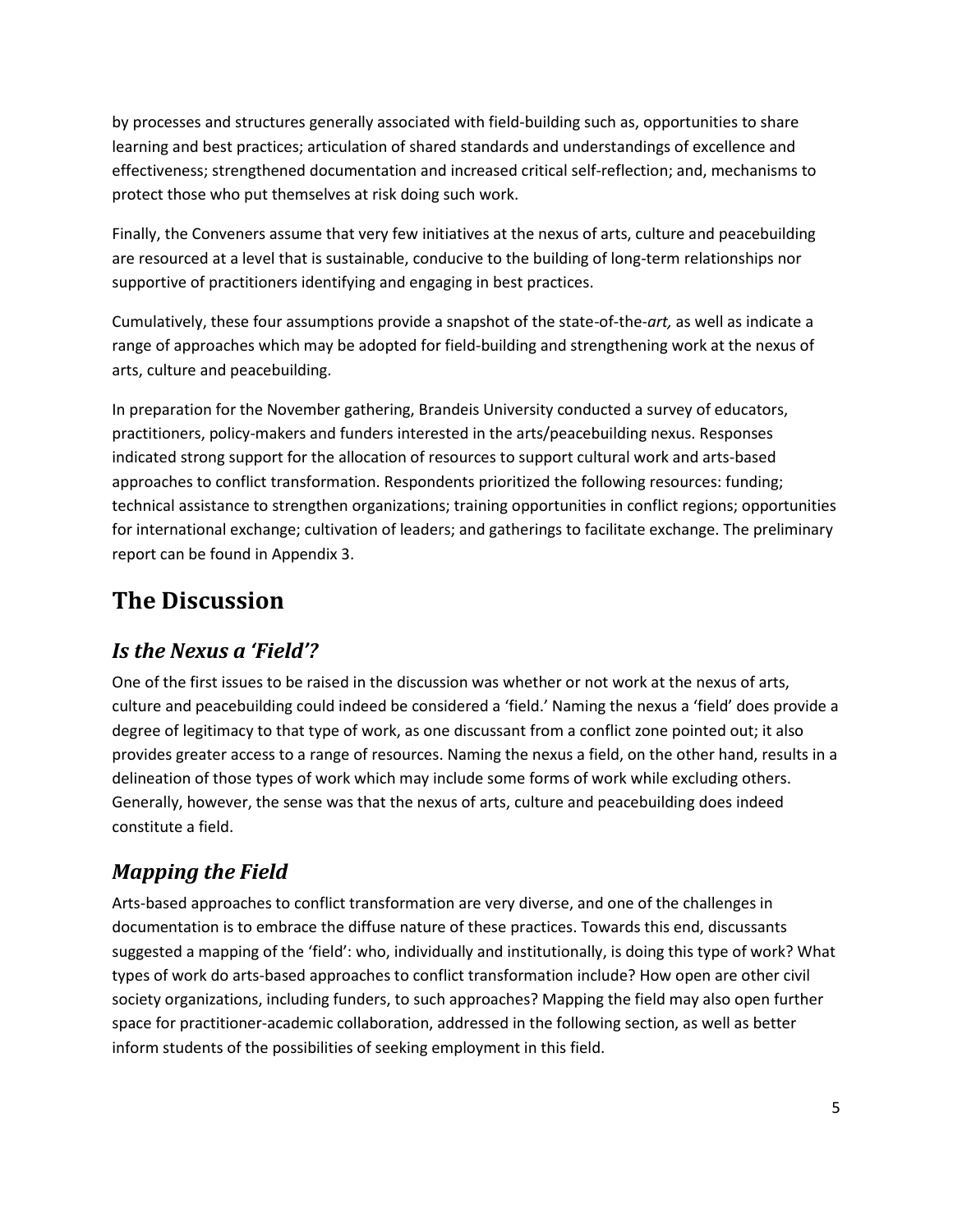It is also important to understand what is meant by work at the nexus of arts, culture and peace. No single definition of work at the nexus of arts, culture and peace is currently acceptable because these practices are so diffuse in both content and the underlying approaches and philosophies. It is therefore essential to understand how work at this nexus is manifested, which professional disciplines have informed that practice, and to what effects. In practice, this might appear as collaborative research opportunities, such as the practitioner-academic collaborative which produced *Acting Together<sup>5</sup>* , or a mentorship system for up and coming practitioners facilitated through a global network of artistpeacebuilders. This might also manifest itself as an investigation into the underlying philosophies, perspectives and worldviews which inform work in this area—a mapping of philosophies.

### <span id="page-5-0"></span>*Documenting Work*

 $\overline{a}$ 

Throughout the discussion, the importance of documenting successful arts-based socially transformative initiatives was stressed. Documentation was seen as essential both for enhancing effectiveness and for strengthening the legitimacy of arts-based approaches (i.e., to move away from intuitive decisions to articulation of theories of change and documentation of how particular approaches produce changes at individual, relational, communal and inter-communal levels.) The work of the *Acting Together* project at Brandeis University specifically was hailed as a milestone in this direction, but participants recognized that more needs to be done. Examples of such work include the rigorous assessment of the strengths and limitations of various approaches, as well as investigation of the underlying theories of change in such approaches.

It was suggested that documentation of work taking place within the context of peacebuilding organizations could be conducted either as external research during and after project implementation and/or by strengthened rigor of reflection on the part of implementers during planning, monitoring and evaluation stages. Work undertaken outside of this context—for instance by artist-based and community-based artists or by cultural workers engaging with traditional expressive forms—may need to be documented in other ways, such as through partnerships with universities and other research organizations.

In many instances, artists are doing excellent work that contributes to more just and less violent communities and to enhanced capacities that are required for living peacefully in pluralistic societies – but they remain outside of peacebuilding discourses, organizations, funding streams and documentation requirements. If the field is to benefit from their experience, resources will need to be invested in the documentation of their practice, both by 'learning partners' and by artists themselves. As with any reflection/documentation process, the greatest learning emerges from processes in which practitioners are safe enough to reflect on the limitations and dilemmas as well as the successes of their work.

<sup>5</sup> For more, see Cynthia Cohen[, Roberto Gutiérrez Varea,](http://www.newvillagepress.net/book/?GCOI=97660100223600&fa=author&Person_ID=85&PublisherGCOICode=97660) Polly Walker [eds.], *Acting Together: Performance and the Creative Transformation of Conflict, Volume I: Resistance and Reconciliation in Regions of Violence* (New York: New Village Press, 2011).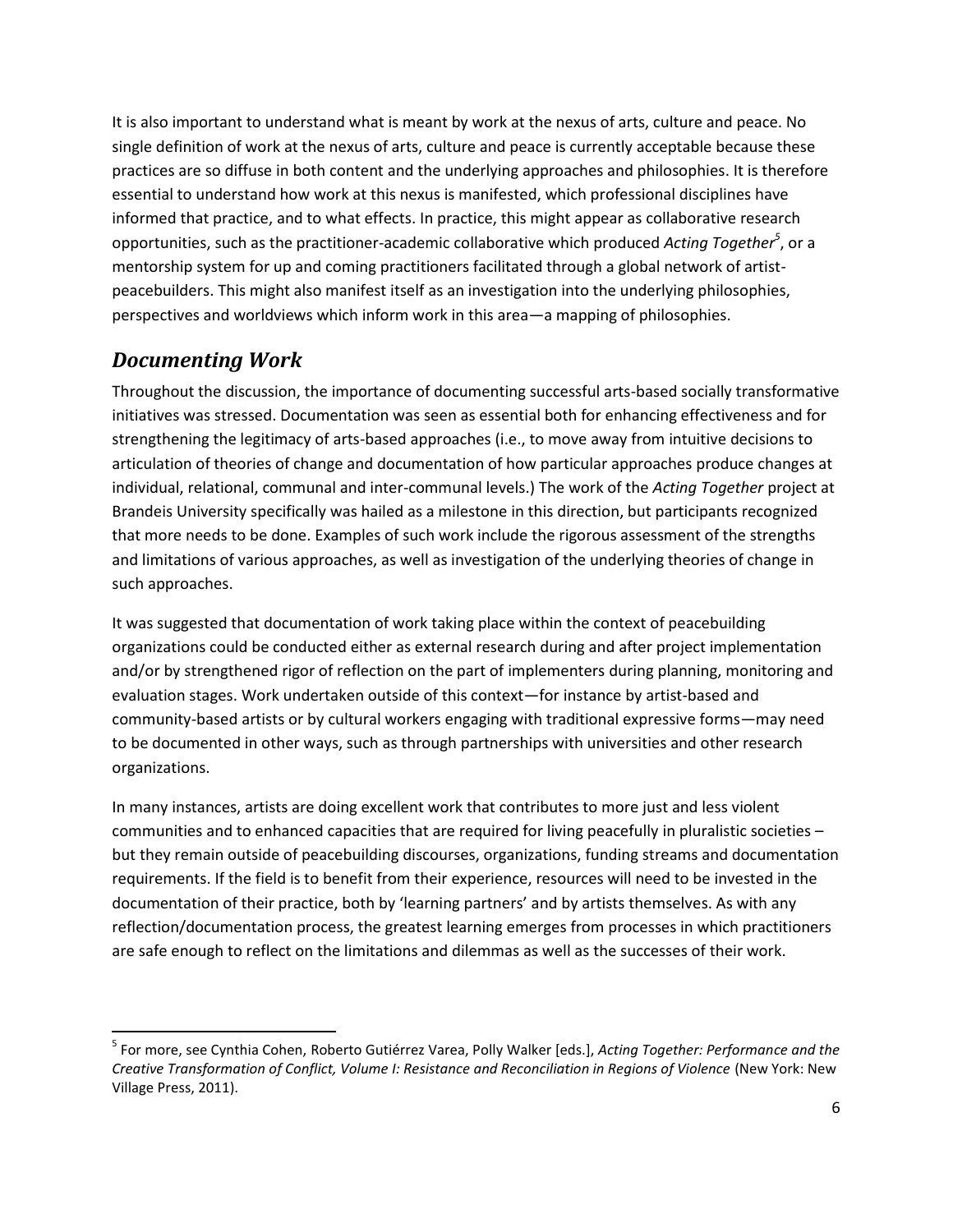### <span id="page-6-0"></span>*Research and Dissemination*

There are several international networks which might be leveraged for strengthening arts-based approaches to conflict transformation. Perhaps foremost among these is the Art and Peace Commission of the International Peace Research Association (IPRA). IPRA could facilitate greater connection between scholars and a range of practitioners of cultural and arts-based approaches to conflict transformation. In line with the larger trend in peacebuilding of enhancing the evidence base for documentation, the Art and Peace Commission could call for conference presentations that describe, analyze and critique the theories of change informing such approaches.

Just as critical as the rigorous documentation of and/or research on of arts-based approaches to peacebuilding is strategic dissemination of case studies, analyses and findings. The Alliance for Peacebuilding, as the premier peacebuilding network organization, in conjunction with the Peace and Collaborative Development Network<sup>6</sup>, with over 22,000 members, are well poised to distribute such work. The Program in Peacebuilding and the Arts at Brandeis University also publishes an e-newsletter to reaches international audiences, and Theatre Without Borders maintains a Theatre and Peacebuilding portal on their website. The Learning Portal for Design, Monitoring and Evaluation for Peacebuilding<sup>7</sup>, an online community of practice and comprehensive resource, will also act as a repository of knowledge for arts and cultural-based peacebuilding work.

### <span id="page-6-1"></span>*Creating a Global Network*

There are artists throughout the world who are actively working to transform conflict in their communities, and much of this work could be strengthened by a global network of resources. Discussants suggested that a global network of sorts is needed, in the long-term, to sustain work at the nexus of arts, culture and peacebuilding. Such a network would further legitimize the field, and bring wider perspectives and worldviews into conversations with each other. It is important to note here that this action-point developed from an observation that those convened at the meeting were primarily representatives of US-based institutions and/or Global North institutions, and that the discussion should involve a greater diversity of actors to ensure that future actions will take into account the needs of communities and organizations from other parts of the world, specifically the Global South.

While still very much in the phase of conception, this network would need to be accessible to most, and therefore hosted (either with regional horizontal hubs or central hierarchy) in a location with easy visa access. A global network would ultimately strengthen work in the aforementioned key issues (i.e. mainstreaming arts, documenting work, research and dissemination) and, critically, provide a network of support and mentorship for work in this area.

 $\overline{\phantom{a}}$ <sup>6</sup> For more see [http://www.internationalpeaceandconflict.org/.](http://www.internationalpeaceandconflict.org/)

<sup>&</sup>lt;sup>7</sup> For more see [http://www.dmeforpeace.org/.](http://www.dmeforpeace.org/)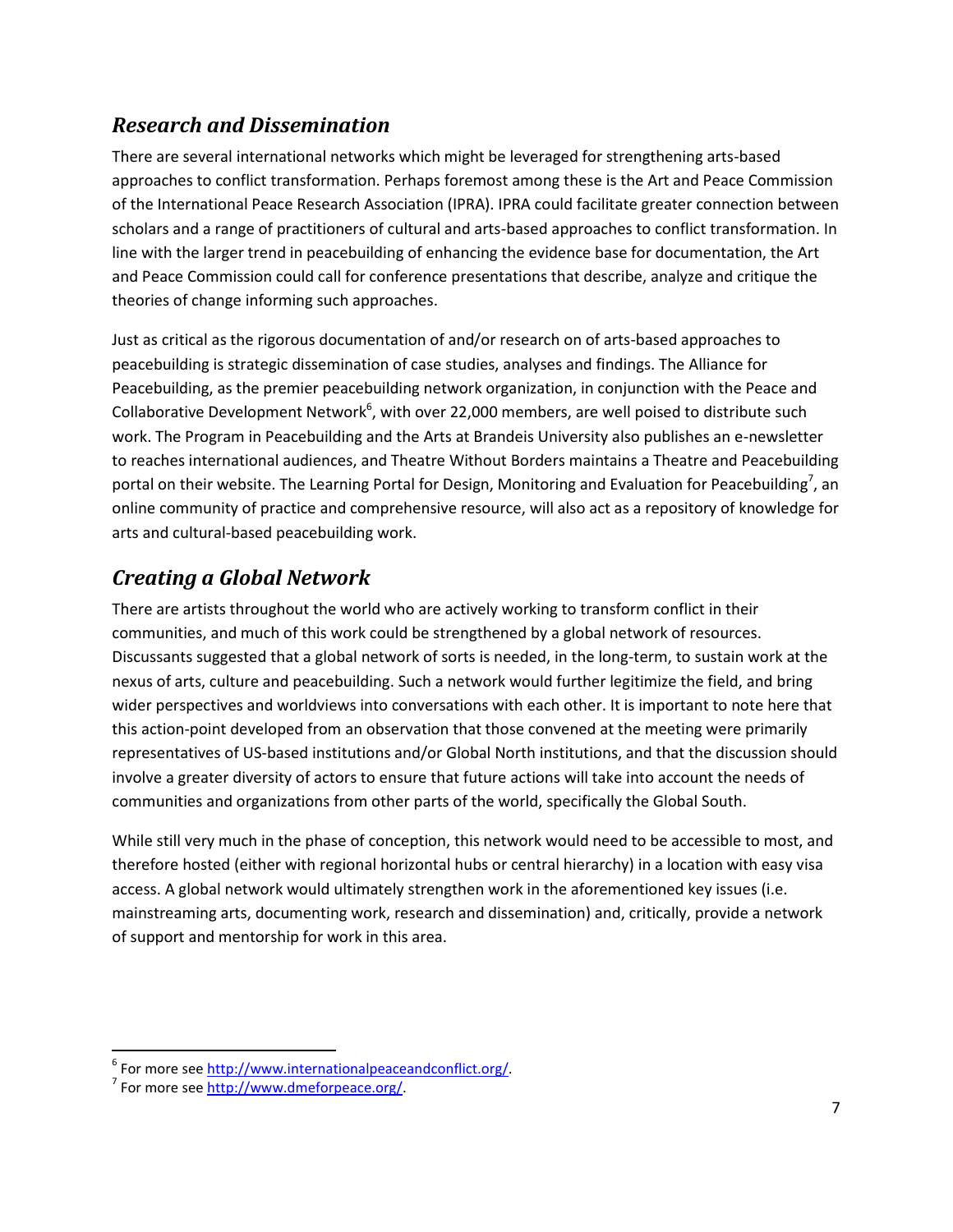# <span id="page-7-0"></span>**Emerging Vision**

Collectively, the aforementioned elements constitute a vision for an infrastructure that would support the maturation of work at the nexus of arts, culture and peacebuilding. Central to the vision are three elements: a global network of scholars and practitioners in both the art and peacebuilding working in this field, an annual global symposium other gathering for people working in this nexus, as well as regular regional gatherings to further support work at this nexus, exchange knowledge, offer support, establish mentorship opportunities, etc.

A global network of artist-peacebuilders will enable individuals and organizations conducting work at the nexus of arts, culture and peace to share best and emerging practices and results, as well as collaboratively address challenges that confront the field as a whole. It will be critical for such a network to fulfill the functions outlined above, specifically documentation of work, research, and strategic dissemination of results. The network might, for example, encourage its academic-practitioner members to investigate specific aspects of work at this nexus. It might also develop a framework for monitoring artist-based work at this nexus. This type of work may be initiated, for example, at regional hubs and then shared with the community at the global symposium.

Despite this vision, however, more concrete steps must be taken towards the establishment of such a network. Critical amongst these is the need for a secretariat, either at the global level or distributed throughout regional secretariats, and the funding necessary to support that function. An essential task of this network would be to link local groups to regional secretariats, which are then connected globally in either a vertical or horizontal power-relationship.

Complementing the artist-peacebuilder network will be a yearly global conference for people working in this nexus to share their latest works and news, as well as network and revitalize each other's spirits through communion. The conference will also provide space for reflection and sharing of learning amongst peers. Coupled with the conference might also be workshops and trainings, such as monitoring and evaluation frameworks for artist-based works, or workshops relating to the design and implementation of a specific form of work such as televised drama or community-based participatory theatre.

It should be reiterated that this conversation reflected primarily Global North and non-conflict embedded perspectives. The vision laid out in this document is therefore a reflection of those perspectives and in no way should be seen as fully comprehensive nor 'laid in stone.' We, the Conveners, welcome your thoughts and suggestions on how work at the nexus of arts, culture and peace can be further strengthened, as well as your reflections on the preliminary findings of the survey in Appendix 3.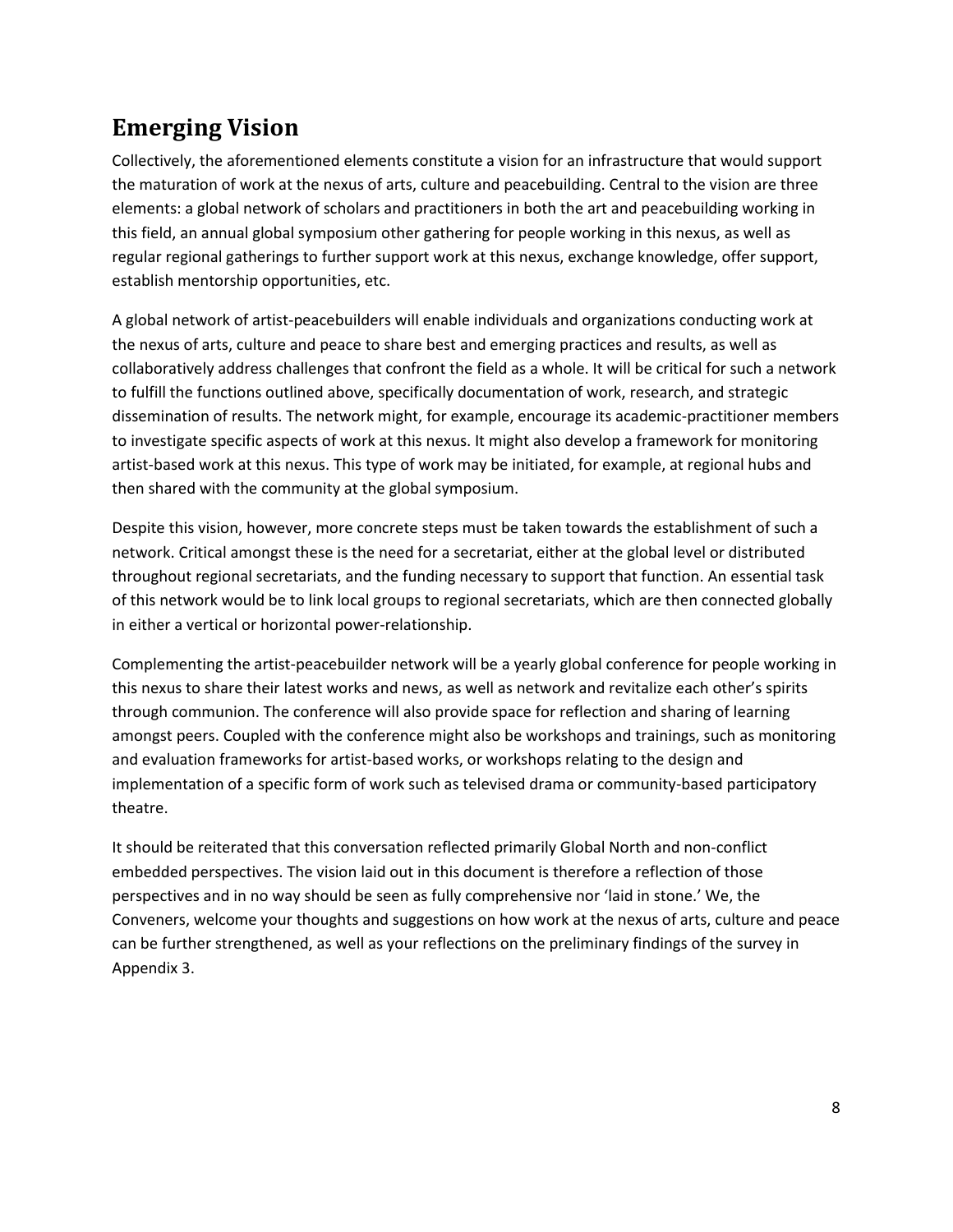# <span id="page-8-0"></span>**Next Steps**

We, the Conveners of this working session, suggest that collaboration must take center stage in efforts to further strengthen work at the nexus of arts, culture and peacebuilding. This working session was an excellent start, but there is still much to be done.

The following points are put forth, not to achieve specific pre-determined outcomes, but rather to encourage creative and strategic thinking by the community, to build energy and momentum for further work in arts-based approaches to peacebuilding, as well as its mainstreaming and legitimization. Some include specific tasks participants have committed themselves to, while others are humble suggestions on how the field may be strengthened. The Conveners respectfully urge you, the reader, to engage yourself with these interconnected initiatives by either contacting the individual responsible for the effort directly, or by contacting the Conveners.

### <span id="page-8-1"></span>*Convenings*

 Continue the present conversation with colleagues from other parts of the world, possibly in conjunction with the 2012 IPRA Arts and Peace Commission Conference in Japan;

To involve yourself in this effort, please contact Cynthia Cohen or Jonathan White.

 Continue the present conversation with funders to elicit their individual and organizational perspectives on funding work at the nexus of arts, culture and peace;

To involve yourself in this effort, please contact Cynthia Cohen or Jonathan White.

 Formation of an "Arts and Conflict Interest Group" at the Alliance for Peacebuilding to encourage the continued engagement with the arts in peace work, and act as a hub for the dissemination of arts-based work documentation;

To involve yourself in this effort, please contact Jonathan White.

### <span id="page-8-2"></span>*Education, Training and Public Awareness*

 Utilize the *Acting Together* project to mobilize communities, both professional and civic, into conversation on the role of arts in building peace;

This is an ongoing project of Cynthia Cohen and Brandeis University, Theatre Without Borders, ReCAST, Inc. and others. For information about the Acting Together project, please see the Acting Together website at [http://www.actingtogether.org/.](http://www.actingtogether.org/)

To acquire the *Acting Together* anthology, documentary and toolkit, please contact New Village Press a[t http://www.newvillagepress.net/.](http://www.newvillagepress.net/)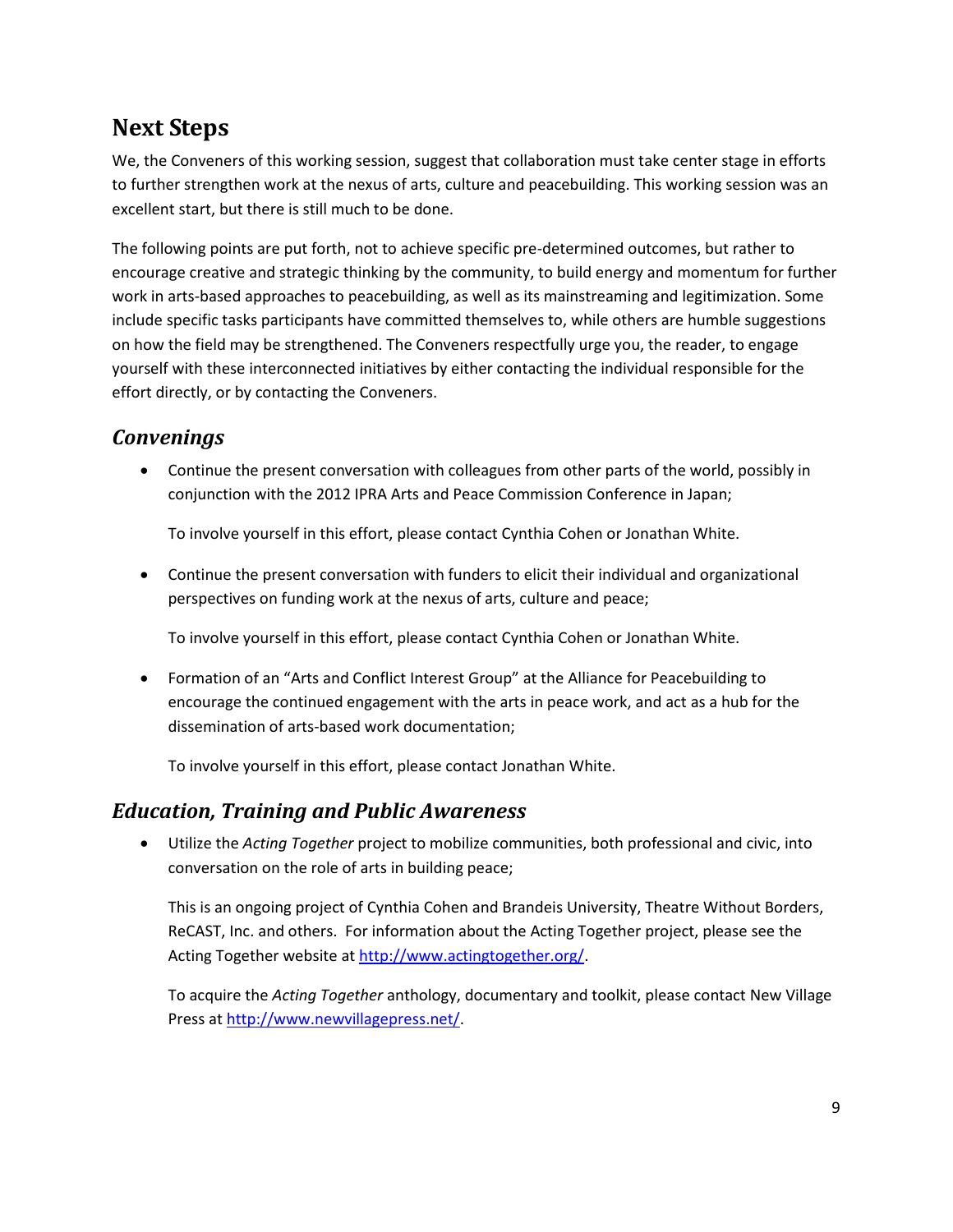For more information on training, contact one of the following: David Diamond at Theatre Without Borders, Cynthia Cohen at Brandeis University, Polly Walker at Juniata College, or Mary Ann Hunter at the University of Tasmania.

 The Program in Peacebuilding and the Arts at Brandeis University will continue to use their enewsletter as a distribution mechanism for the latest news, events and resources at this nexus.

To be added to the e-newsletter distribution list or suggest an article, please effort, please contact Naoe Suzuki.

 Theatre without Borders is an informal, volunteer, virtual community that shares information and builds connections between individuals and institutions interested in international theatre exchange. This work will continue.

To involve yourself in this effort, please contact David Diamond.

Gather and centralize syllabi of arts and peacebuilding courses in US colleges and universities;

To involve yourself in this effort, please contact Mame Hunt.

 The International Theatre Institute and the UNESCO Chair in Theatre and Cultures of Civilizations of the International Theatre Institute (UNESCO Chair – ITI) will be informed of key points of this analysis and discussion, with the ultimate aim of involving UNESCO and the International Theatre Institute in this work to globally strengthen the nexus of arts, culture and peace;

To involve yourself in this effort, please contact Jeffrey Sichel.

### <span id="page-9-0"></span>*Documentation and Evaluation*

 Evaluate arts-based social change projects with rigor and distribute the findings amongst the community;

This is an ongoing effort of Search for Common Ground, particularly regarding its work in media for social change, employing mixed research methods. To involve yourself in this effort, please contact Jonathan White.

• The Learning Portal for DM&E for Peacebuilding [\(http://www.dmeforpeace.org\)](http://www.dmeforpeace.org/) will act as a repository for knowledge concerning the design, monitoring and evaluation of arts and culturalbased peacebuilding practices;

To involve yourself in this effort, please contact Jonathan White.

 Test the resources and frameworks of the Acting Together Project as approaches to planning, documenting and assessing arts and peacebuilding initiatives.

To involve yourself in this effort, please contact Cynthia Cohen or Mary Ann Hunter.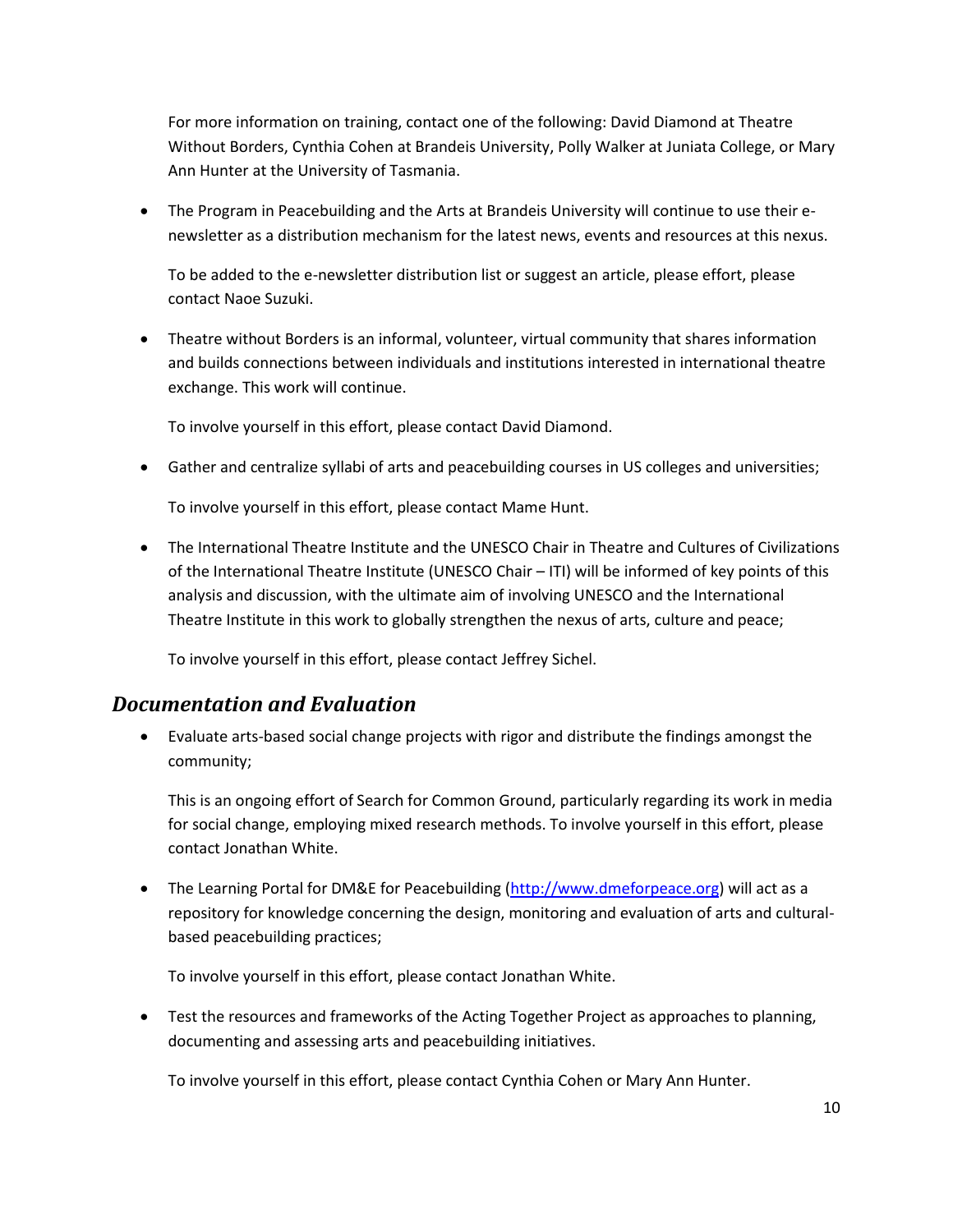### <span id="page-10-0"></span>*Research Tasks*

 Produce a bibliography of plays in traditional English and European literature focusing on conflict and drama;

To involve yourself in this effort, please contact Mame Hunt.

- Survey NGOs and funders on the use of and attitudes towards the use of arts-based approaches to peacebuilding;
- Map work at the nexus of arts, culture and peacebuilding as part of a graduate or Ph.D. research project;
- Conduct research into the theories of change which underlie arts-based approaches to peace, and promote inter-disciplinary fertilization;
- Conduct research into the mainstreaming and maturation of professional fields of practice to guide the development of work at the nexus of arts, culture and peacebuilding;
- Research best practices and/or best utilizations of artistic approaches to peacebuilding;
- Document the ways in which arts-based approaches, philosophies and theories of change manifest in non-arts-based peacebuilding initiatives.

#### **Contact Information**

| Cynthia Cohen, Brandeis University                         | cecohen@brandeis.edu          |
|------------------------------------------------------------|-------------------------------|
| David Diamond, Theatre Without Borders                     | ddjdstar@gmail.com            |
| Mame Hunt, Sundance Theatre Lab                            | maxwell430@hotmail.com        |
| Mary Ann Hunter, University of Tasmania                    | MaryAnn.Hunter@utas.edu.au    |
| Jeffrey Sichel, Permanent Delegate of the UNESCO Chair-ITI | unescochair.iti.usa@gmail.com |
| Naoe Suzuki, Brandeis University                           | nsuzuki@brandeis.edu          |
| Polly Walker, Juniata College                              | returningwolves@hotmail.com   |
| Jonathan White, Search for Common Ground                   | jwhite@sfcg.org               |
| Craig Zelizer, Georgetown University                       | cz52@georgetown.edu           |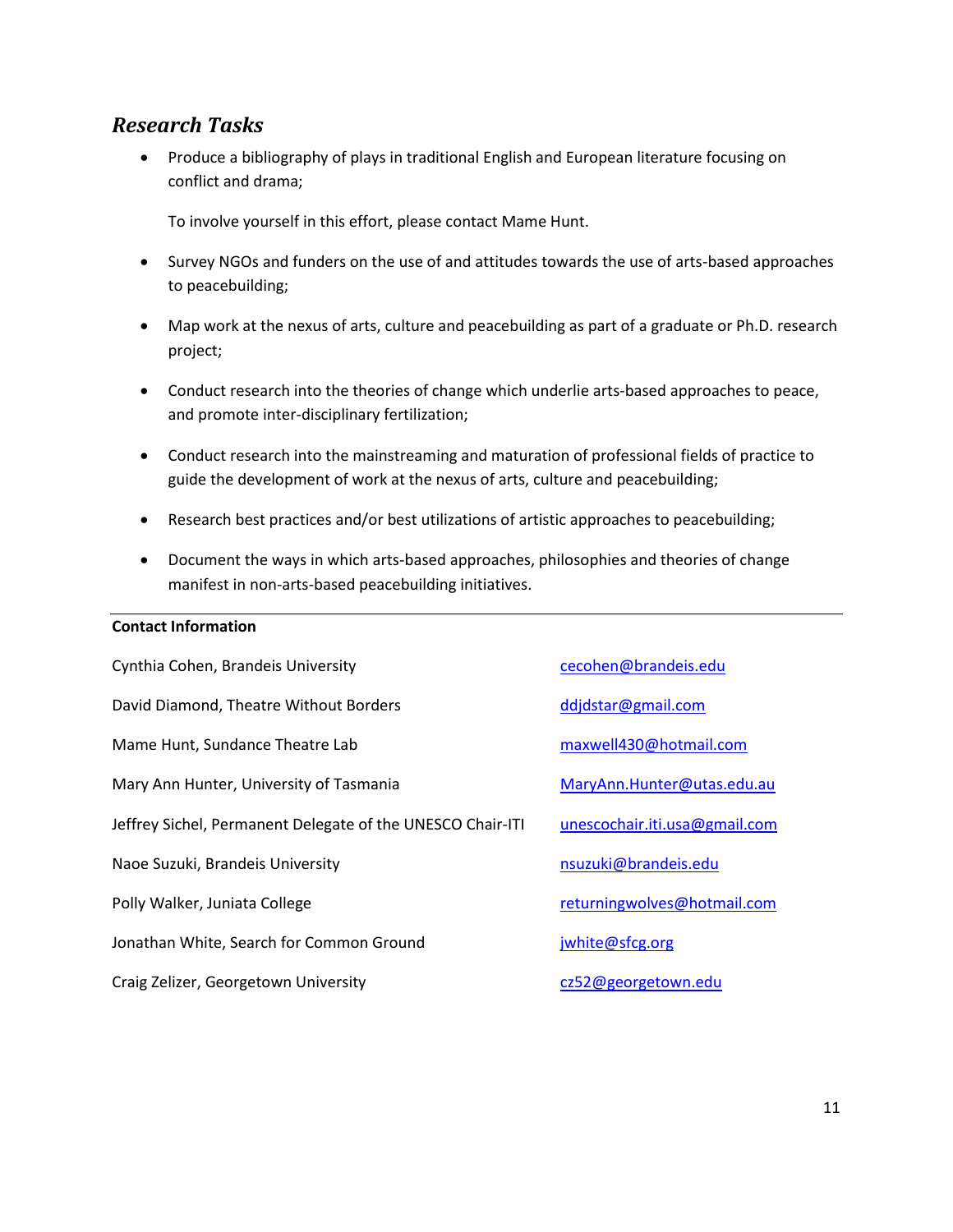# <span id="page-11-0"></span>**Appendix One**

**Concept Note**

#### **Toward an Infrastructure for Strengthening Work at the Nexus of Peacebuilding and the Arts**

#### *concept note for a working session*

convened by Search for Common Ground, the Program in Peacebuilding and the Arts at Brandeis University, and Alliance for Peacebuilding

Tuesday, November 8, 2011, U.S. Institute of Peace

2301 Constitution Ave., NW

Washington, DC 20037

This concept note provides a framework for conversation among people who recognize the substantial contributions of the arts and culture to peacebuilding efforts, and who are interested in thinking together about how work at the nexus of peacebuilding, arts, and culture could be strengthened in sustainable ways. The impetus for this working session comes from recognition of a need to better support, through field-wide, institutional and collaborative initiatives, activities at the nexus of peacebuilding, arts and culture. This working session aims to initiate a wider conversation within and between the fields of peacebuilding and arts/culture on what such support might be implemented and how.

As Conveners, we have begun the title for this session with the words 'Toward an Infrastructure…' because we wish to focus attention on strengthening collaborations and partnerships, and developing structures not just for particular initiatives, but for the development of the field as a whole.

[Search for Common Ground \(SFCG\)](http://www.sfcg.org/) recognizes the role of arts and culture in peacebuilding and the need to engage such approaches. Indeed, SFCG engages the arts and culture in the vast majority of its country programs. SFCG seeks to strengthen the peace community's capacity to successfully advocate, implement, and evaluate the range of approaches at the nexus of peacebuilding and the arts in order to increase effectiveness and thus impact.

[The Peacebuilding and the Arts program at Brandeis University](http://www.brandeis.edu/ethics/peacebuildingarts/index.html) has just completed the research phase of six-year collaboration with [Theatre Without Borders](http://www.theatrewithoutborders.com/) entitled *[Acting Together on the World Stage](http://www.brandeis.edu/ethics/peacebuildingarts/actingtogether/index.html)*. In 2011, the project is disseminating an anthology, a documentary, and a toolkit of resources. A key finding of this work is the need for platforms for articulation and exchange of knowledge, for reflection on questions of ethics and efficacy, support for artist/peacebuilders from the developing world to participate in international conference and exchanges, and for the cultivation of leadership for this field.

[The Alliance for Peacebuilding](http://www.allianceforpeacebuilding.org/) is a coalition of diverse organizations and professionals working together to build sustainable peace and security worldwide. [Members](http://afpb.site-ym.com/?page=mem_ourmembers) of AfP are directly engaged in applied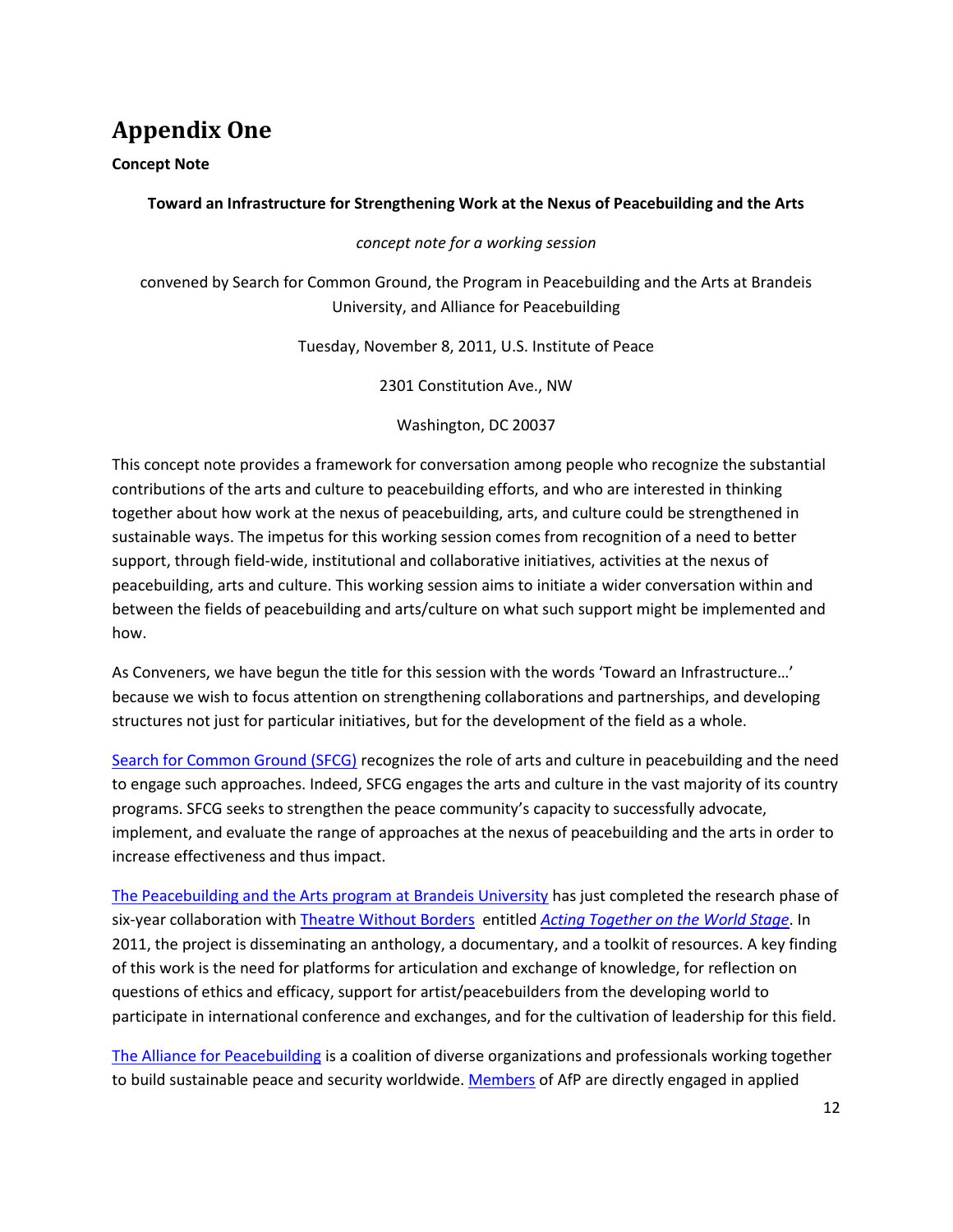conflict prevention and resolution, providing negotiation and mediation services, training negotiators, facilitating communication to break down barriers, and helping find solutions to the issues and pressures that otherwise drive groups and nations to achieve their objectives through violent force. Members also conduct research and provide evaluation and education.

#### **Assumptions**

- 1. Art and cultural work can be crafted to make unique and significant contributions to peacebuilding, conflict transformation, community development, and social justice.
- 2. The growing field of peacebuilding and the arts is poised to gain legitimacy:
- Academic programs in peace and conflict resolution increasingly incorporate arts and cultural perspectives in their curricula. We hypothesize that, as a result, some graduates are better prepared to engage the arts and culture in peacebuilding initiatives.
- Government agencies, nongovernmental organizations, philanthropic organizations and academic programs are making connections between peacebuilding and arts/culture. Recent examples include:
	- o The U.S. Department of State is committing resources to *international arts exchange* and to [cultural diplomacy](http://exchanges.state.gov/) by inviting artists from other countries to meet with artist communities in the US. It also works to increase opportunities for artists to engage with communities in regions around the world.
	- o [Grantmakers in the Arts,](http://www.google.com/url?sa=t&source=web&cd=1&ved=0CBkQFjAA&url=http%3A%2F%2Fwww.giarts.org%2F&ei=EY5zTqOPK4rJ0AGhvZTxDQ&usg=AFQjCNHJXxTkf7blyDbNFL7wVLWH7g2yEg&sig2=7rO9qv7YeWlbAdj8dOHYkQ) a major organization of US-based funders, now convenes a [task](http://www.giarts.org/arts-social-justice)  [group of funders of arts and social justice.](http://www.giarts.org/arts-social-justice)
	- o [Search for Common Ground](http://www.sfcg.org/) engages the arts in the majority of its programs throughout the world.
	- o [The Program in Peacebuilding and the Arts at Brandeis University](http://www.brandeis.edu/ethics/peacebuildingarts/index.html) focuses on the distinctive contributions of culture and the arts to the transformation of conflict.
	- o [The Center for Justice and Peacebuilding at Eastern Mennonite University](http://www.emu.edu/cjp/) also incorporates arts and cultural perspectives in its Masters level Conflict Transformation program and its Summer Peacebuilding Institute.
	- o [The International Peace Research Association,](http://www.iprafoundation.org/) since 2006, hosts an [Arts and Peace](http://www.tapnetwork.org/)  [Commission](http://www.tapnetwork.org/), which offers a platform for international exchange at IPRA's biannual conferences.
	- o [The United States Institute for Peace](http://www.usip.org/issue-areas/arts-and-peacebuilding) recently has granted significant funds for artsbased initiatives, including, for instance, a major grant to **Bond Street Theatre** for work in Afghanistan.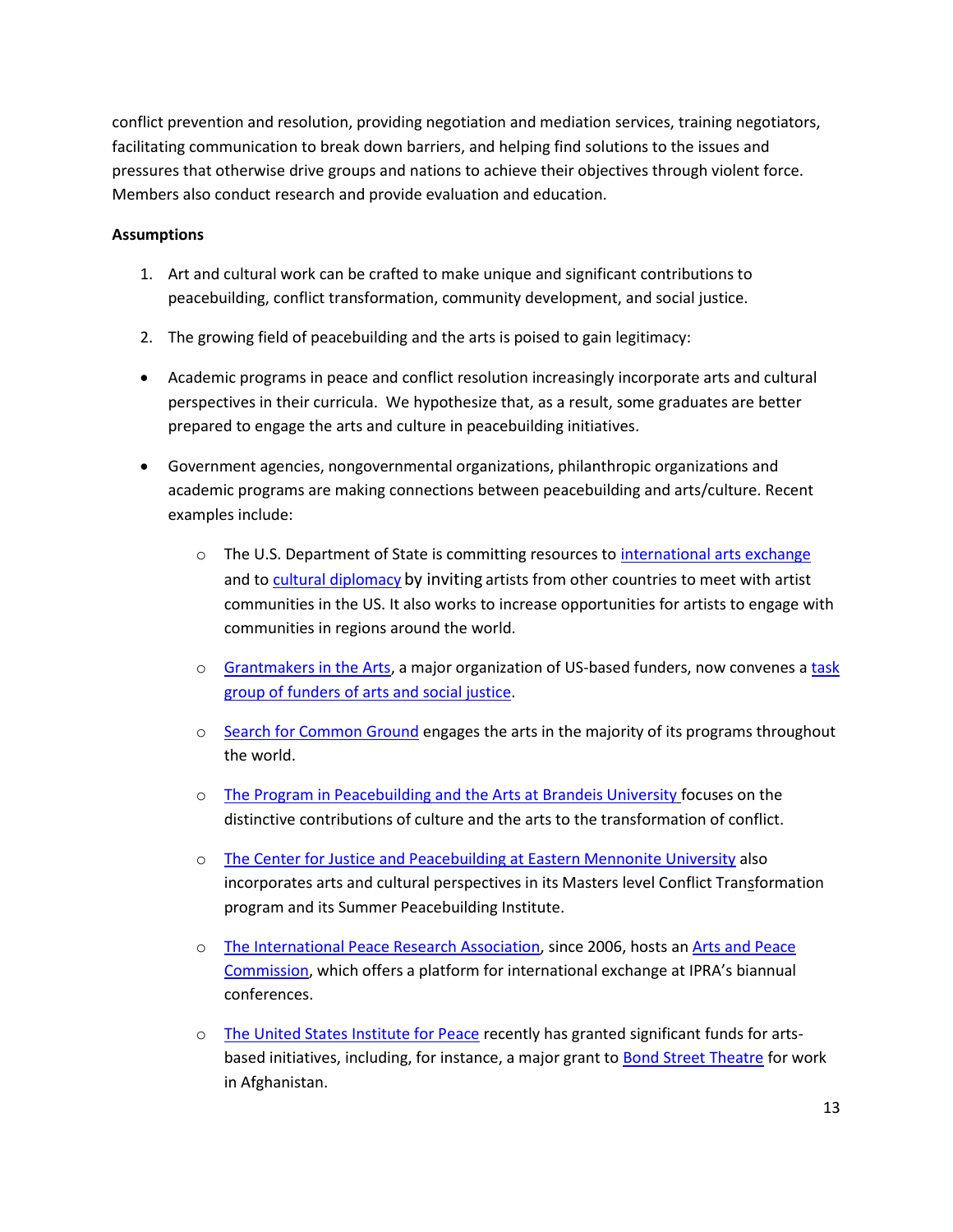- 3. There are many arts and peacebuilding initiatives in zones of violent conflict and oppression. Much of the work is impressive for its aesthetic quality and its socio-political effectiveness, but overall, this work varies greatly in its quality. On some occasion it even exacerbates violence. Initiatives at the nexus of peacebuilding and the arts could be strengthened by processes and structures generally associated with field- building, such as:
- Opportunities to share learning about what works, what doesn't, and why
- Articulation of shared standards, understandings of excellence and effectiveness
- Opportunities for documentation and critical self-reflection Journals, publications, conferences
- Mechanisms for protection of those who put themselves at risk doing this work
- 4. Currently, very few peacebuilding/arts initiatives are resourced at a level that is sustainable and that allows practitioners to build relationships over time and to engage in best practice.

#### **Questions for discussion:**

- What would an adequate infrastructure for supporting peacebuilding/arts initiatives look like? What functions would it include? Where might these various functions be housed? What are the short and long-term milestones to be considered for the maturation of this field?
- Where could resources be generated to support this infrastructure?
- For work at the intersection of peacebuilding/arts to be sustainable and meaningful, what are some of the challenges that would need to be addressed within the arts and culture field? From within the peace and justice fields? And between the two large and multi-faceted fields?
- What education and training opportunities are already available to people who seek to work in this area? And what new opportunities should be created?
- What are the best ways to generate and circulate knowledge emerging from practice in this area?
- What role should evaluation and assessment play in initiatives at the nexus of peacebuilding and the arts? On what standards should evaluations be based? Can frameworks and criteria be developed that honor standards of excellence embraced by both the arts and by peacebuilding?
- Who else should be brought into the conversation?
- What could people here do to advance this project?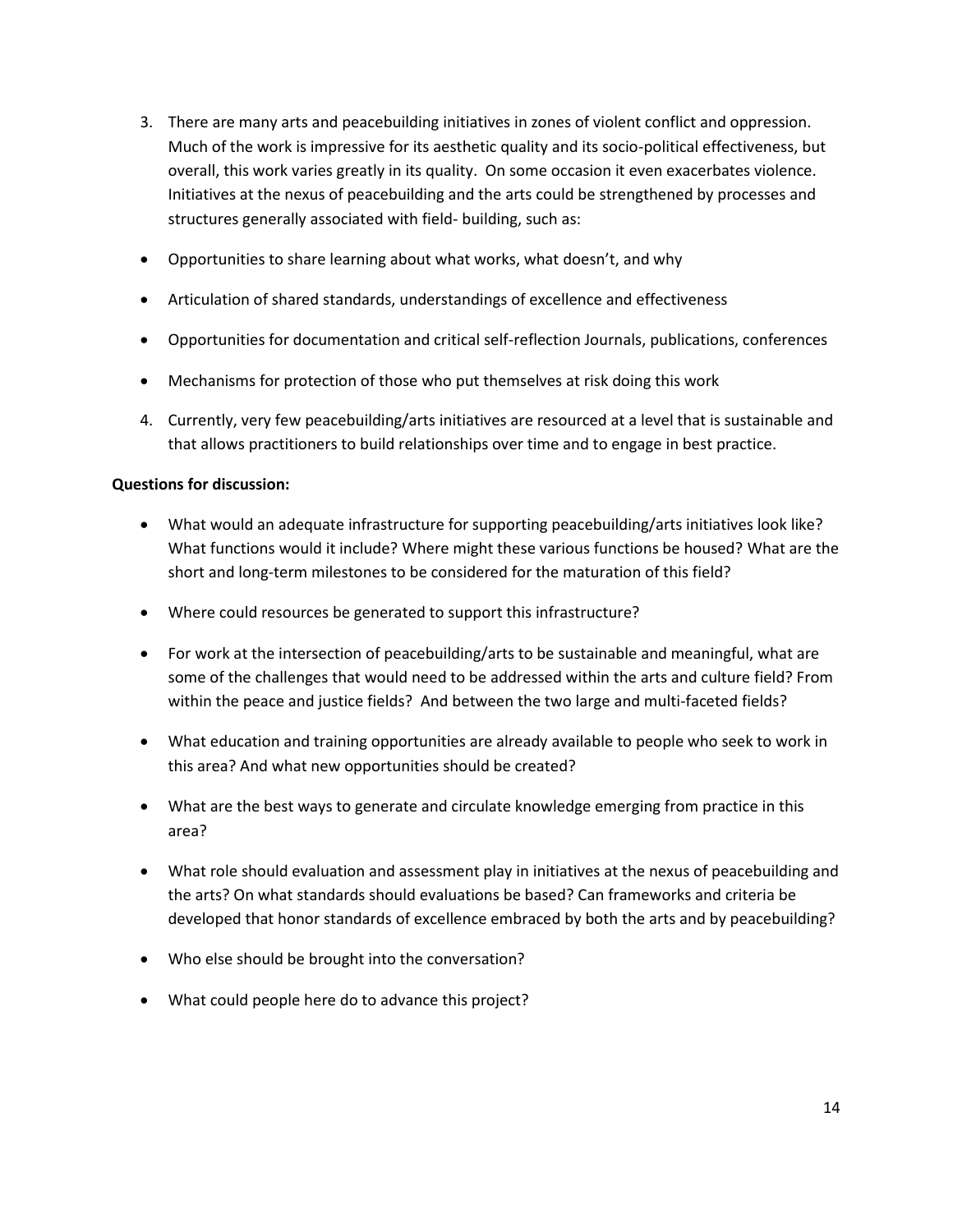# <span id="page-14-0"></span>**Appendix Two**

#### **List of Participants**

- 1. **Linda Bishai**, Senior Program Officer, Academy for International Conflict Management and Peacebuilding, United States Institute of Peace
- 2. **Cynthia Cohen**, Director, Program in Peacebuilding and the Arts, International Center for Ethics, Justice and Public Life, Brandeis University
- 3. **David Diamond**, Steering Committee Member, Theatre Without Borders
- 4. **Derek Goldman**, Artistic Director and Professor, Davis Performing Arts Center, Georgetown University
- 5. **Melanie Greenberg**, President, Alliance for Peacebuilding
- 6. **Mame Hunt**, Associate Artist and Dramaturg, Sundance Theatre Lab
- 7. **Kimberly King**, Member of the Board of Directors, Alliance for Peacebuilding
- 8. **Pennie Ojeda**, Director of International Activities, National Endowment for the Arts
- 9. **Paulette Moore**, Associate Professor of Visual and Communication Arts, Eastern Mennonite University
- 10. **Pauline Ross**, Founder, Derry Playhouse Theatre
- 11. **Lena Slachmuijlder**, Chief Programming Officer, Search for Common Ground
- 12. **Ambassador Cynthia Schneider**, Distinguished Professor in the Practice of Diplomacy, Georgetown University
- 13. **Jeffrey Sichel**, Permanent Delegate of the UNESCO Chair for the United States of America
- 14. **Nina Sughrue**, Senior Program Officer, Academy for International Conflict Management and Peacebuilding, United States Institute of Peace
- 15. **Daniel Terris**, Director, International Center for Ethics, Justice and Public Life, Brandeis University
- 16. **Jonathan White**, Learning Portal Content Manager, Search for Common Ground
- 17. **Craig Zelizer**, Associate Director, Conflict Resolution Program, Georgetown University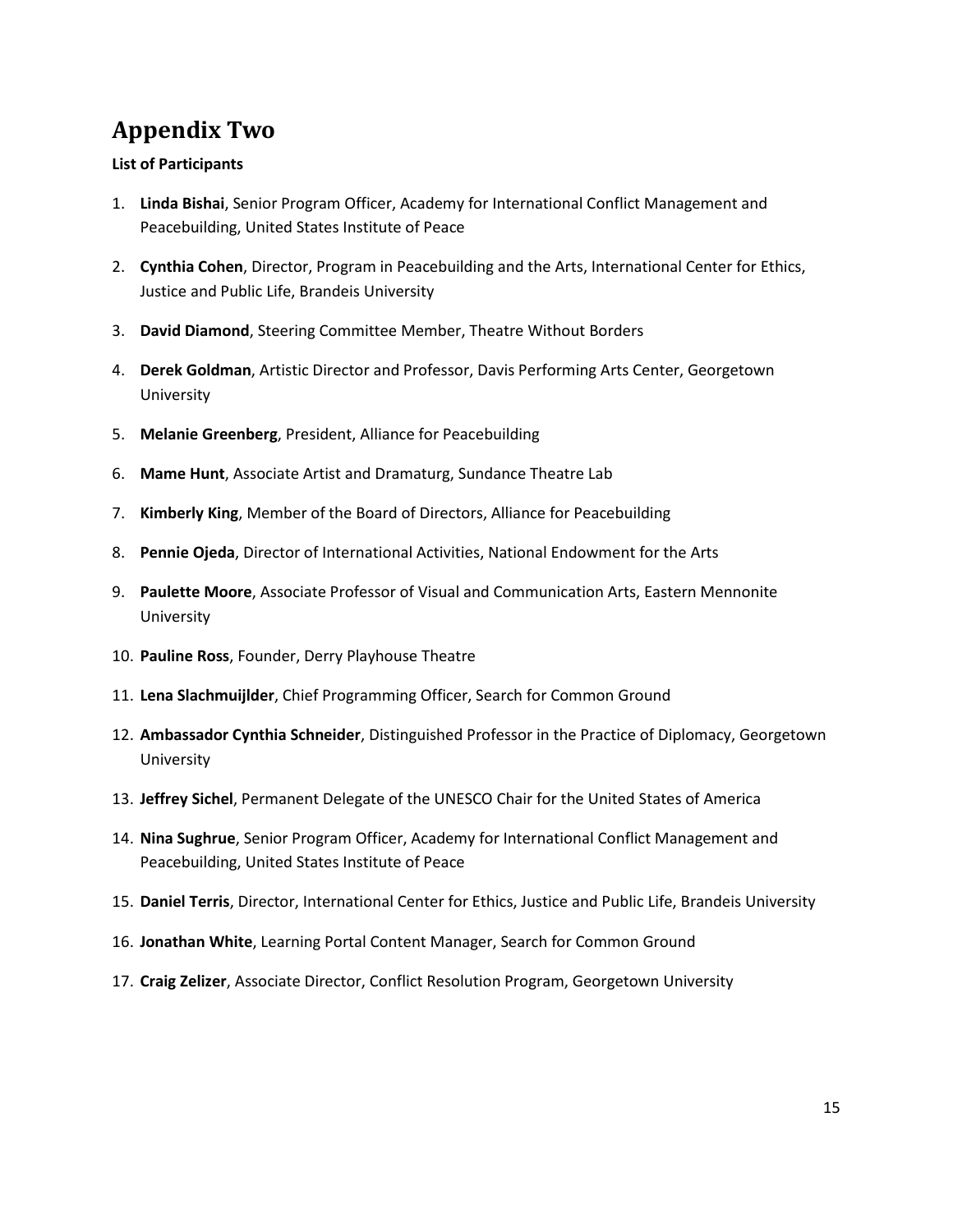## <span id="page-15-0"></span>**Appendix Three**

#### **Strengthening Work at the Nexus of the Arts and Peacebuilding Preliminary Report on Survey conducted October 25 - November 2, 2011**

Prepared by Cynthia Cohen, Director, Program on Peacebuilding and the Arts Brandeis University December, 2011

#### Background

To gather input about priorities for strengthening work at the nexus of arts and peacebuilding, The Program in Peacebuilding and the Arts at Brandeis University conducted a survey. The online instrument was circulated to over 1500 individuals through our network, to the staff of Search for Common Ground, and was also posted on the Peace and Collaborative Development Network's website, potentially reaching over 22,000 people. Between October 25 and November 2, one hundred thirty-two (132) people completed the survey on-line. Brandeis masters student Marilana Rufo ran a basic report of responses and some cross-tabs of several questions; this preliminary report is drawn from her work.

#### Profile of Respondents

*Primary professional field:* Respondents indicated their primary professional field (arts/cultural work; peacebuilding or related field; or other); they were free to indicate more than one field. The pool of respondents are nearly equally divided between the two areas of work: 51.5% are artists and cultural workers; nearly 54% work in peacebuilding, and 25% indicated 'other,' identifying a number of related areas of work, including education, development, and youth advocacy.

*Primary affiliation:* Over half of the respondents are affiliated with educational institutions; nearly 40% work in community-based organizations; one-third work as freelancers and independent consultants. Smallest representation is from intergovernmental organizations (1.5%) and government agencies (5.4%). Among those who responded 'other' were a businessperson, advocates, a trade union member and several theatre artists.

*Length of experience:* Just over ten percent of the respondents had less than one year of experience working at the nexus of peacebuilding and the arts; including this group, over 50% had ten years of experience or less. Approximately 45% of the pool have worked in the arts/peacebuilding or related field, with nearly one-quarter basing their responses on over 20 years of experience.

*Roles:* We invited people to indicate all roles that apply to them. 70% are educators; nearly 2/3 are practitioners; over 50% described themselves as activists. Approximately 30% are students or interns, and another 20% are evaluators. The pool of respondents include 15 policymakers and 9 funders; 13 artists, writers, or managers of cultural institutions; 6 researchers.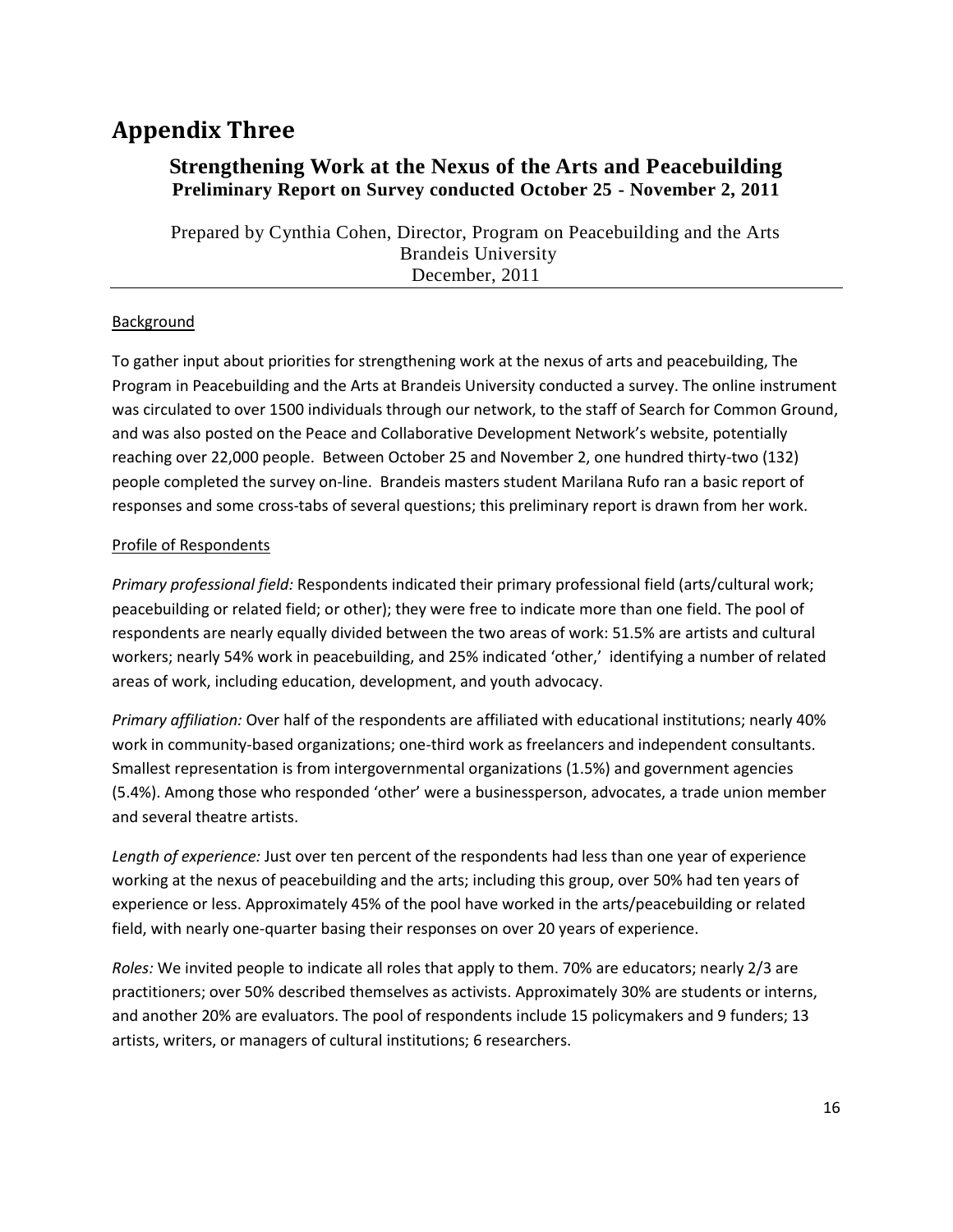*Geographic region:* We neglected to ask people about the geographic region where they live and work. It is probably fair to assume that most respondents reside in the US. However, write-in responses did reveal respondents from Europe, Asia, Africa, the Middle East and South America.

#### Conceptualizing and prioritizing resources:

How do you conceptualize work at the nexus of arts, culture and conflict transformation? (check all that apply)

- As an emerging field: 57%
- As a field: 32%
- As a sub-field: 16% (including over ¼ of peacebuilders, but only 3% of artists)
- None of the above 10%
- Of those who wrote explanations, eleven see work at the nexus of arts, culture and conflict transformation or peacebuilding as a sub-field of peacebuilding or conflict transformation. There were two mentions of this work as a sub-field of the arts.
- A few respondents objected to referencing work at the nexus of peacebuilding and the arts as 'a field.'

When considering the allocation of peacebuilding resources, how should investing in initiatives that incorporate arts and culture be prioritized in relation to other approaches to conflict work (such as training in mediation, negotiation or conflict resolution skills, for instance)? Initiatives at the nexus of arts, culture and peacebuilding should be:

- Less important: 5%
- As important: 70%
- More important 25%

When considering the allocation of resources to support the arts and cultural work, how should investing in peace and justice initiatives be ranked in relation to other priorities (such as the stability of major cultural institutions, the cultivation of new works that might or might not address social issues, skill development and technical training, for instance)? Initiatives at the nexus of arts, culture and peacebuilding should be:

- Less important: 11.4%
- A important: 65.2%
- More impotant: 23.5%

Ranking of types of resources to strengthen the field: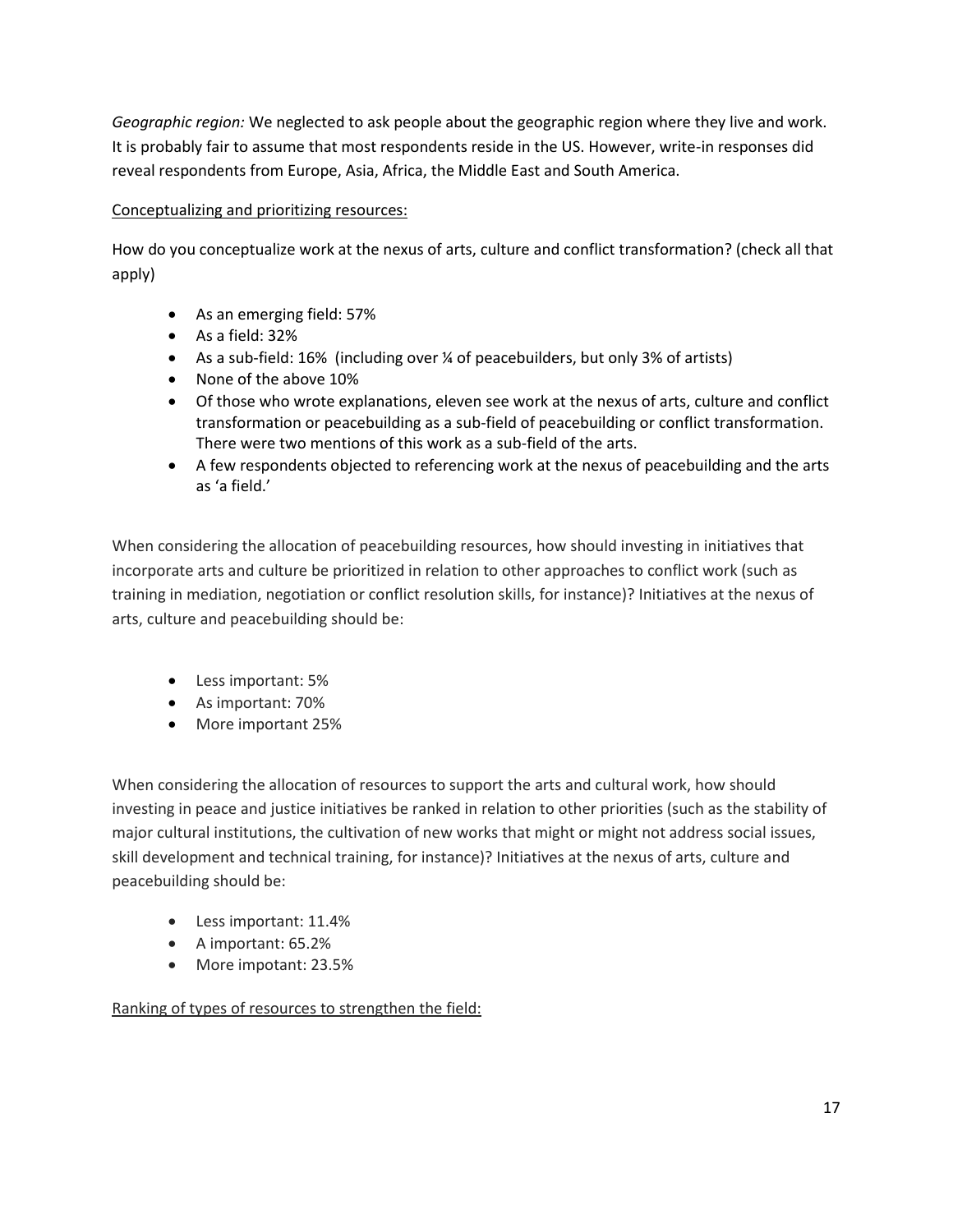On a scale of 1 – 5, with 5 being the most important, and 1 being least important, which of the following resources do you think would most strengthen work at the nexus of peacebuilding, the arts, and cultural work?

Overall ranking, highest to lowest. These priorities were generally consistent across fields and length of experience working at the nexus of peacebuilding and the arts.

- 4.51 Funding
- 4.30 Technical assistance to strengthen organizations
- 4.28 Training opportunities in conflict regions
- 4.24 Opportunities for international exchange
- 4.19 Cultivation of leaders
- 4.16 Gatherings to facilitate exchange
- 3.92 More accessible documentation of peacebuilding/arts initiatives
- 3.91 Virtual resource centers
- 3.83 Internship programs
- 3.82 More thorough documentation and assessment
- 3.69 Articulation of shared ethical principles
- 3.66 Articulation of shared definitions of concepts
- 3.54 Assessment tools and protocols
- 3.42 MA programs or concentrations within them
- 3.25 Newsletters
- 3.21 PhD programs or concentrations within them
- 3.21 Certificate programs for practitioners
- 2.95 Refereed journals

Other resources mentioned as write-in responses (partial list)

- Outreach/Advocacy/Public Information to those skeptical or confused
- Lobbying initiatives disseminated as 'guidance' to local authorities
- Network of companies and organizations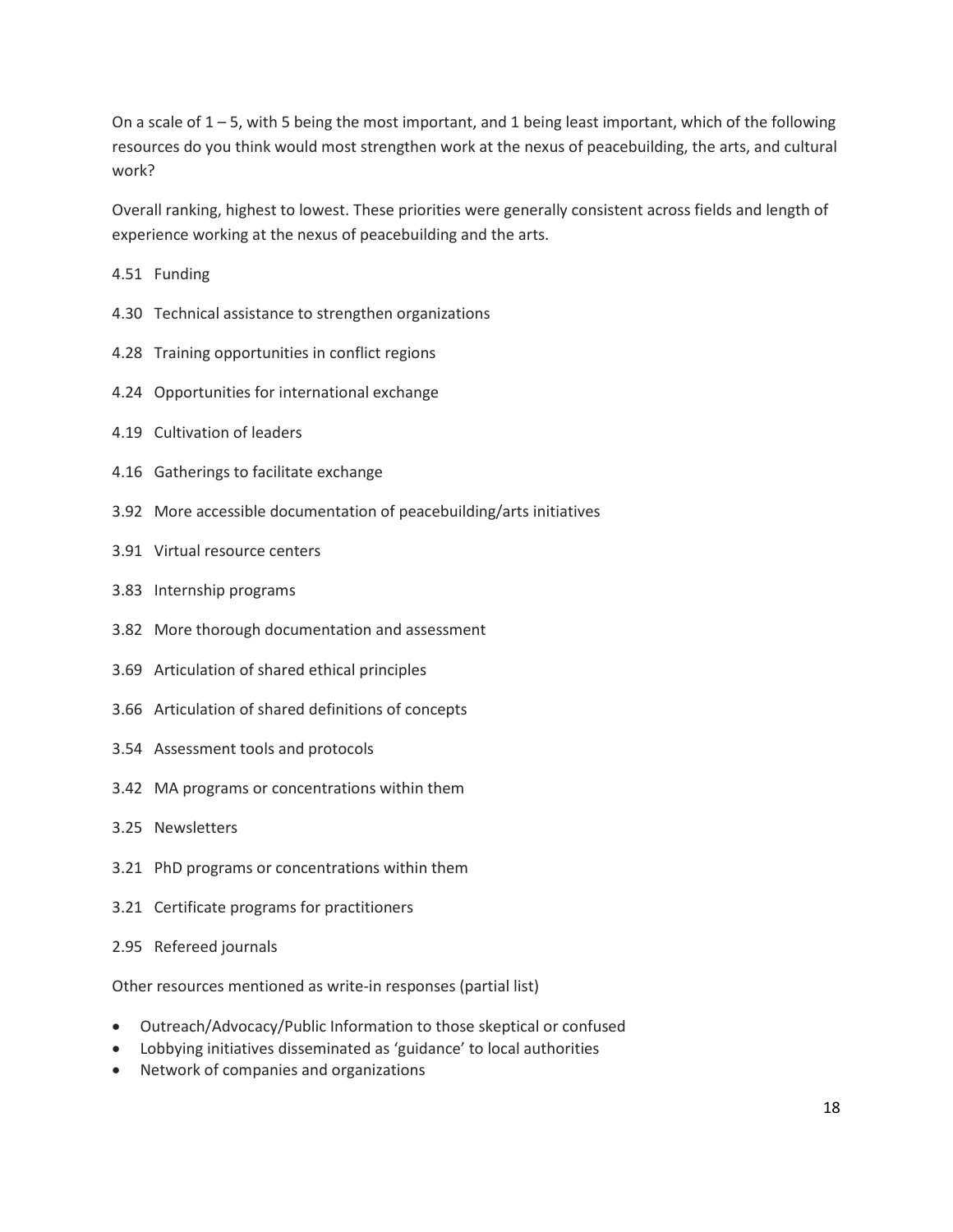- Exchange of scholars and practitioners
- **•** Gender perspective
- Religious figures
- Training programs linking academic institutes in US, Australia and Europe with local people in a conflict region
- Hubs in various regions in the world
- Critical discussion on support for arts/culture workers for peace and oppressor/aggressor states
- Resources that are sustainable or lead to sustainability
- Consortium of organizations
- Opportunities for dialogue with other non-arts workers: NGO's, social workers, healthcare workers, educators, etc.
- Funding for 'cultural ambassadors' from emerging countries
- Professional global network of culture and conflict specialists able to advise IGO's, share resources, and collaborate on project design.
- Development of departments in foundations to support this work exclusively
- Networks and connections to popular media
- Communications strategy
- Technical support and resource material in local languages
- Useable website for interaction among global artist-activists and between them and teacher/mentors

#### Preliminary discussion:

It is interesting to note that over 130 people invested time in responding to the survey over a period of a week. Respondents were nearly equally divided between those who identify primarily as artists/cultural workers and those who identify primarily as peacebuilders – and interesting that there were not strong differences in the patterns of responses from people in these two large fields. It is also significant, I believe, that such large percentages of respondents, almost 90%, see work in this area as either a 'field' or an 'emerging field.' Also, people from both fields would prioritize resources for work in this area. (Of course this survey was not conducted through a random sample, so it is not surprising that those who chose to respond would also support committing resources to this field.)

The ranking of resources might prove useful as we move forward to strengthen work at the nexus of peacebuilding, arts and culture. A careful review of this ranking, disaggregating by professional field and years of experience, etc., might offer additional insights. It is interesting to note, however, that while among this group of respondents degree-granting academic programs were given much lower priority than efforts to strengthen work in the field, there is significant interest in the cultivation of leaders for the field.

If the survey is administered again, information about the geographic location of respondents' work and home base should be elicited. We should proactively seek responses from conflict regions.